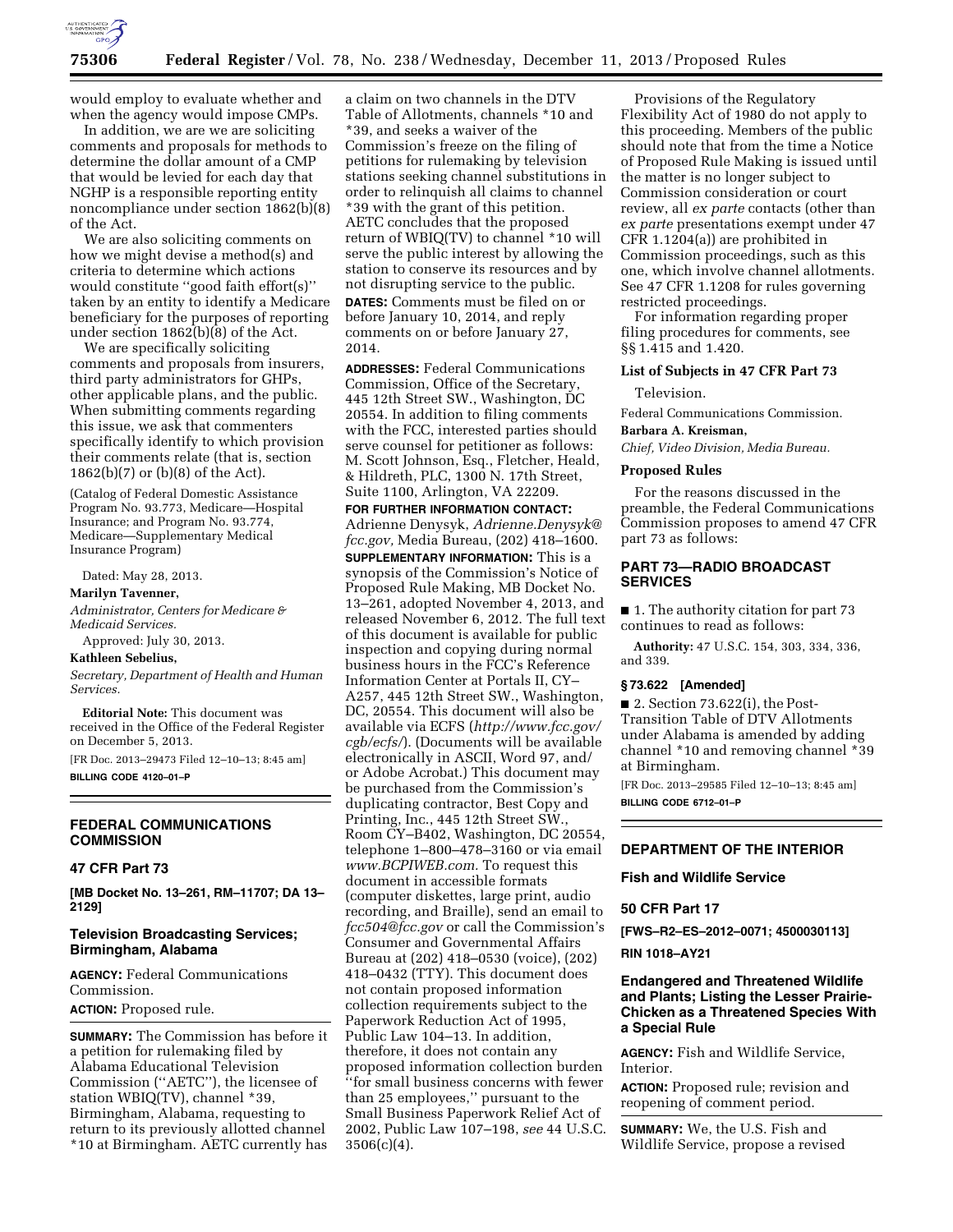special rule under authority of section 4(d) of the Endangered Species Act of 1973, as amended (Act), that provides measures that are necessary and advisable to provide for the conservation of the lesser prairiechicken (*Tympanuchus pallidicinctus*). In addition, we announce the reopening of the public comment period on the December 11, 2012, proposed rule to list the lesser prairie-chicken as a threatened species under the Act. We also announce the availability of the final Lesser Prairie-Chicken Range-Wide Conservation Plan, which has been prepared by the Lesser Prairie-Chicken Interstate Working Group, and our endorsement of the plan, and request comments on the plan as it relates to our determination of status under section  $4(a)(1)$  of the Act.

**DATES:** We will accept comments on this proposed rule received or postmarked on or before January 10, 2014. In addition, the comment period on the proposed rule published December 11, 2012 (77 FR 73828) is reopened until January 10, 2014. Comments submitted electronically using the Federal eRulemaking Portal (see **ADDRESSES**, below) must be received by 11:59 p.m. Eastern Time on the closing date. We must receive requests for public hearings, in writing, at the address shown in **ADDRESSES** by January 10, 2014.

**ADDRESSES:** You may submit comments by one of the following methods:

(1) *Electronically:* Go to the Federal eRulemaking Portal: *[http://](http://www.regulations.gov) [www.regulations.gov.](http://www.regulations.gov)* In the Search box, enter FWS–R2–ES–2012–0071, which is the docket number for this rulemaking. You may submit a comment by clicking on ''Comment Now!''

(2) *By hard copy:* Submit by U.S. mail or hand-delivery to: Public Comments Processing, Attn: FWS–R2–ES–2012– 0071; Division of Policy and Directives Management; U.S. Fish and Wildlife Service; 4401 N. Fairfax Drive, MS 2042–PDM; Arlington, VA 22203.

We request that you send comments only by one of the methods described above. We will post all comments on *[http://www.regulations.gov.](http://www.regulations.gov)* This generally means that we will post any personal information you provide us (see the Public Comments section below for more information).

# **FOR FURTHER INFORMATION CONTACT:**

Jontie Aldrich, Field Supervisor, Oklahoma Ecological Services Field Office, 9014 East 21st Street, Tulsa, OK 74129; by telephone 918–581–7458 or by facsimile 918–581–7467. Persons who use a telecommunications device for the deaf (TDD) may call the Federal

Information Relay Service (FIRS) at 800–877–8339.

### **SUPPLEMENTARY INFORMATION:**

## **Public Comments**

To allow the public to comment simultaneously on this revised proposed 4(d) special rule and the proposed listing rule, we also announce the reopening of the comment period on the Service's December 11, 2012, proposed rule to list the lesser prairie-chicken as a threatened species under the Act. We intend to finalize the revised proposed 4(d) special rule concurrent with the final listing rule, if the results of our final listing determination conclude that threatened species status is appropriate and if we determine that this revised proposed 4(d) special rule is appropriate following public comment. Any final action resulting from the proposed rules will be based on the best scientific and commercial data available and be as accurate and as effective as possible. Therefore, we request comments or information from other concerned governmental agencies, Native American tribes, the scientific community, industry, general public, and other interested parties concerning the proposed listing rule and revised proposed 4(d) special rule. We particularly seek comments regarding:

(1) The historical and current status and distribution of the lesser prairiechicken, its biology and ecology, specific threats (or lack thereof) and regulations that may be addressing those threats and ongoing conservation measures for the species and its habitat.

(2) Information relevant to the factors that are the basis for making a listing determination for a species under section 4(a) of the Act, which are:

(a) The present or threatened destruction, modification, or curtailment of the species' habitat or range;

(b) Overutilization for commercial, recreational, scientific, or educational purposes;

(c) Disease or predation;

(d) The inadequacy of existing regulatory mechanisms; or

(e) Other natural or manmade factors affecting its continued existence and threats to the species or its habitat.

(3) Application of the Lesser Prairie-Chicken Interstate Working Group's final Lesser Prairie-Chicken Range-Wide Conservation Plan to our determination of status under section 4(a)(1) of the Act, particularly comments or information to help us assess the certainty that the plan will be effective in conserving the lesser prairie-chicken and will be implemented.

(4) Which areas would be appropriate as critical habitat for the species and why areas should or should not be proposed for designation as critical habitat, including whether any threats to the species from human activity would be expected to increase due to the designation and whether that increase in threat would outweigh the benefit of designation such that the designation of critical habitat may not be prudent.

(5) Specific information on:

(a) The amount and distribution of habitat for the lesser prairie-chicken;

(b) What may constitute ''physical or biological features essential to the conservation of the species,'' within the geographical range currently occupied by the species;

(c) Where these features are currently found;

(d) Whether any of these features may require special management considerations or protection;

(e) What areas, that were occupied at the time of listing (or are currently occupied) and that contain features essential to the conservation of the species, should be included in the designation and why; and

(f) What areas not occupied at the time of listing are essential for the conservation of the species and why.

(6) Information on the projected and reasonably likely impacts of climate change on the lesser prairie-chicken and its habitat.

(7) Whether measures outlined in this revised proposed 4(d) special rule are necessary and advisable for the conservation and management of the lesser prairie-chicken.

(8) Whether the provision related to the continuation of routine agricultural practices on existing cultivated lands should more clearly differentiate between row crop agriculture and other cropped areas, such as managed grasslands, forage, or other untilled crops.

(9) Whether the provision related to the continuation of routine agricultural practices on existing cultivated lands should be revised to include spatial or temporal restrictions or deferments.

(10) Additional provisions the Service may wish to consider for a 4(d) special rule in order to conserve, recover, and manage the lesser prairie-chicken.

We will consider all comments and information received during our preparation of a final determination on the status of the species and the 4(d) special rule. Accordingly, the final decision may differ from this proposal.

Please note that comments merely stating support for or opposition to the actions under consideration without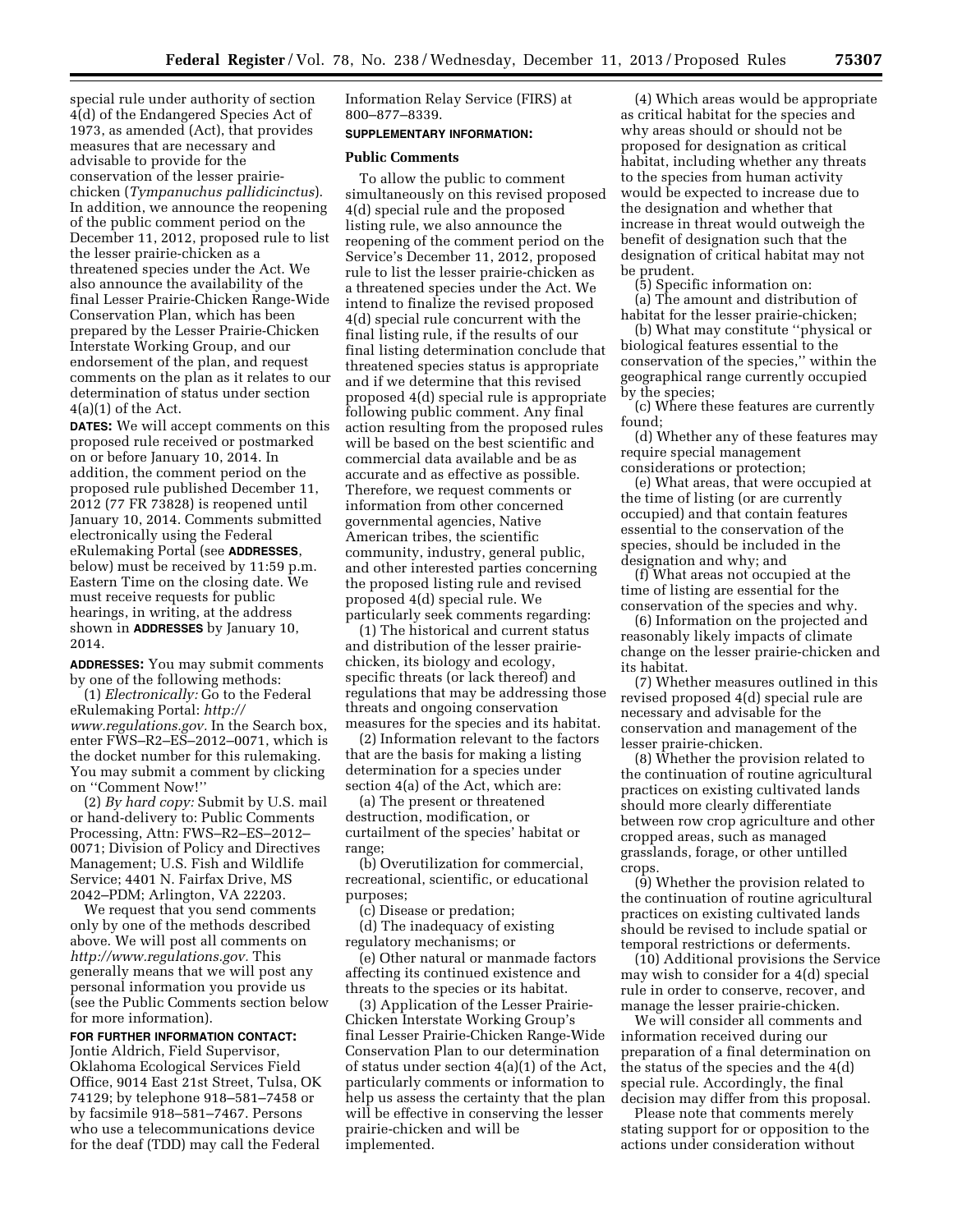providing supporting information, although noted, will not be considered in making a determination, as section 4(b)(1)(A) of the Act directs that determinations as to whether any species is a threatened or endangered species must be made ''solely on the basis of the best scientific and commercial data available.''

You may submit your comments and materials concerning this revised proposed rule by one of the methods listed in **ADDRESSES**. We request that you send comments only by the methods described in **ADDRESSES**.

If you submit information via *[http://](http://www.regulations.gov) [www.regulations.gov,](http://www.regulations.gov)* your entire submission—including any personal identifying information—will be posted on the Web site. If your submission is made via a hardcopy that includes personal identifying information, you may request at the top of your document that we withhold this information from public review. However, we cannot guarantee that we will be able to do so. We will post all hardcopy submissions on *[http://www.regulations.gov.](http://www.regulations.gov)* Please include sufficient information with your comments to allow us to verify any scientific or commercial information you include.

Comments and materials we receive, as well as supporting documentation we used in preparing this revised proposed rule, will be available for public inspection on *[http://](http://www.regulations.gov) [www.regulations.gov,](http://www.regulations.gov)* or by appointment, during normal business hours, at the U.S. Fish and Wildlife Service, Oklahoma Ecological Services Field Office (see **FOR FURTHER INFORMATION CONTACT**).

## **Previous Federal Actions**

A settlement agreement in *In re Endangered Species Act Section 4 Deadline Litigation,* No. 10–377 (EGS), MDL Docket No. 2165 (D.D.C. May 10, 2011) was reached with WildEarth Guardians in which we agreed to submit a proposed listing rule for the lesser prairie-chicken to the **Federal Register**  for publication by September 30, 2012. On September 27, 2012, the settlement agreement was modified to require that the proposed listing rule be submitted to the **Federal Register** on or before November 29, 2012. We submitted the proposed listing rule to the **Federal Register** on November 29, 2012; on December 11, 2012, we published in the **Federal Register** a proposed rule to list the lesser prairie-chicken as a threatened species under the Act (77 FR 73828). The proposed listing rule had a 90-day comment period, ending March 11, 2013. We held a public meeting and hearing in Woodward, Oklahoma, on

February 5, 2013; in Garden City, Kansas, on February 7, 2013; in Lubbock, Texas, on February 11, 2013; and in Roswell, New Mexico, on February 12, 2013. On May 6, 2013, we reopened the public comment period on the proposed listing rule and proposed a special rule under the authority of section 4(d) of the Act (78 FR 26302).

Section 4(b)(6) of the Act and its implementing regulation, 50 C.F.R. 424.17(a), requires that we take one of three actions within 1 year of a proposed listing: (1) Finalize the proposed listing; (2) withdraw the proposed listing; or (3) extend the final determination by not more than 6 months, if there is substantial disagreement among scientists knowledgeable about the species regarding the sufficiency or accuracy of the available data relevant to the determination, for the purposes of soliciting additional data. On July 9, 2013, we published in the **Federal Register** an announcement of a 6-month extension of the final determination of whether to list the lesser prairie-chicken as a threatened species, and we reopened the public comment period on the proposed rule to list the species (78 FR 41022). As noted in the proposed listing rule (77 FR 73828), we were previously required by the terms of judicially approved settlement agreement to make a final determination on the lesser prairie-chicken proposed listing rule no later than September 30, 2013. With the 6-month extension, we will make a final determination on the proposed rule no later than March 31, 2014.

For information on previous Federal actions pertaining to the lesser prairiechicken, please refer to the proposed listing rule, which we published in the **Federal Register** on December 11, 2012 (77 FR 73828).

### **Background**

This document discusses only those topics directly relevant to the revised proposed 4(d) special rule for the lesser prairie-chicken. For more information on the lesser prairie-chicken and its habitat, please refer to the December 11, 2012, proposed listing rule (77 FR 73828), which is available online at *<http://www.regulations.gov>* (at Docket Number FWS–R2–ES–2012–0071) or from the Oklahoma Ecological Services Field Office (see **FOR FURTHER INFORMATION CONTACT**).

As discussed in the proposed listing rule, the primary factors supporting the proposed threatened species status for the lesser prairie-chicken are the impacts of cumulative habitat loss and fragmentation. These impacts are the

result of conversion of grasslands to agricultural uses; encroachment by invasive woody plants; wind energy development; petroleum production; and presence of roads and manmade vertical structures including towers, utility lines, fences, turbines, wells, and buildings.

The Act does not specify particular prohibitions, or exceptions to those prohibitions, for threatened species. Instead, under section 4(d) of the Act, the Secretary of the Interior has the discretion to issue such regulations as [s]he deems necessary and advisable to provide for the conservation of such species. The Secretary also has the discretion to prohibit by regulation with respect to any threatened species, any act prohibited under section 9(a)(1) of the Act. Exercising this discretion, the Service developed general prohibitions (50 CFR 17.31) and exceptions to those prohibitions (50 CFR 17.32) under the Act that apply to most threatened species. Alternately, for other threatened species, the Service may develop specific prohibitions and exceptions that are tailored to the specific conservation needs of the species. In such cases, some of the prohibitions and authorizations under 50 CFR 17.31 and 17.32 may be appropriate for the species and incorporated into a special rule under section 4(d) of the Act, but the 4(d) special rule will also include provisions that are tailored to the specific conservation needs of the threatened species and may be more or less restrictive than the general provisions at 50 CFR 17.31.

At the time of the proposed listing rule, we indicated that we would consider whether to subsequently propose a 4(d) special rule for the lesser prairie-chicken. In that proposed rule, we solicited public comments as to which prohibitions, and exceptions to those prohibitions, are necessary and advisable to provide for the conservation of the lesser prairiechicken. In recognition of conservation efforts that provide for conservation and management of the lesser prairiechicken and its habitat in a manner consistent with the purposes of the Act, we then published in the **Federal Register** a proposed 4(d) special rule on May 6, 2013 (78 FR 26302). We are now proposing a revised 4(d) special rule to outline the prohibitions, and exceptions to those prohibitions, necessary and advisable for the conservation of the lesser prairie-chicken.

Since the time of the proposed listing rule and proposed 4(d) special rule, the Lesser Prairie-Chicken Interstate Working Group, in association with the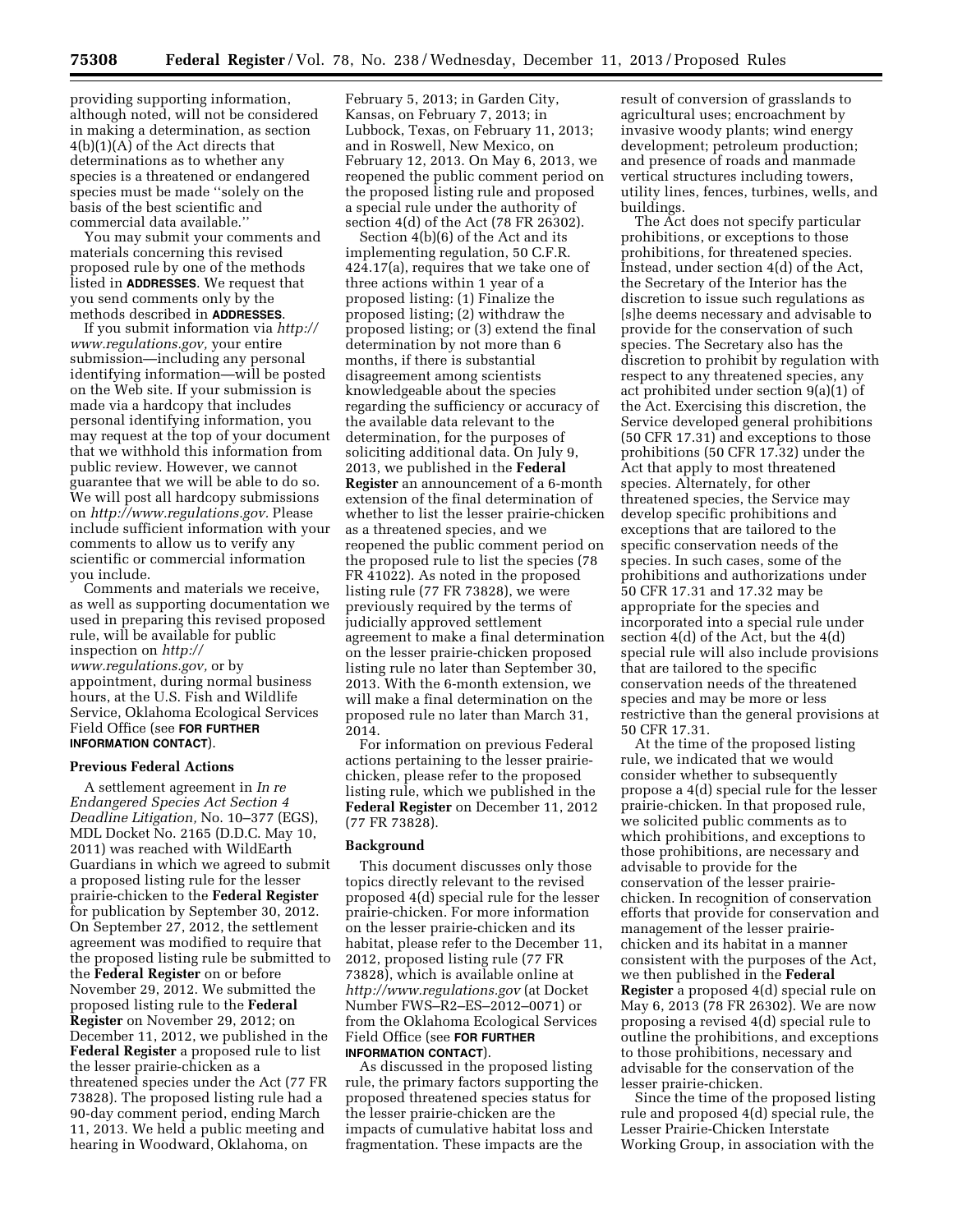Western Association of Fish and Wildlife Agencies, finalized the Lesser Prairie-Chicken Range-Wide Conservation Plan. On October 23, 2013, the Service announced our endorsement of the Lesser Prairie-Chicken Range-Wide Conservation Plan (dated September 2013) as a comprehensive conservation program that reflects a sound conservation design and strategy that, when implemented, will provide a net conservation benefit to the lesser prairie-chicken. We would like to consider the conservation measures in this plan in our final listing determination for the lesser prairiechicken. As such, we are reopening the comment period to allow the public an opportunity to provide comment on the final plan as it applies to our determination of status under section 4(a)(1) of the Act, particularly comments or information to help us assess the certainty that the Lesser Prairie-Chicken Range-Wide Conservation Plan will be effective in conserving the lesser prairiechicken and will be implemented. The

final plan is available on the Internet in Docket No. FWS–R2–ES–2012–0071 at *[http://www.regulations.gov.](http://www.regulations.gov)* 

### **Provisions of the Proposed 4(d) Special Rule for the Lesser Prairie-Chicken**

Under section 4(d) of the Act, the Secretary may publish a special rule that modifies the standard protections for threatened species with special measures tailored to the conservation of the species that are determined to be necessary and advisable. Under this revised proposed 4(d) special rule, the Service proposes that all of the prohibitions under 50 CFR 17.31 and 17.32 will apply to the lesser prairiechicken, except as noted below. The revised proposed 4(d) special rule will not remove or alter in any way the consultation requirements under section 7 of the Act.

# *Lesser Prairie-Chicken Range-Wide Conservation Plan*

The Service proposes that take incidental to activities conducted by a participant enrolled in, and operating in compliance with the Lesser Prairie-Chicken Interstate Working Group's Lesser Prairie-Chicken Range-Wide Conservation Plan will not be prohibited. The Service proposes this provision of the revised 4(d) special rule in recognition of the significant conservation planning efforts of the five state wildlife agencies within the range of the lesser prairie-chicken. The Service has worked closely with the Lesser Prairie-Chicken Interstate Working Group in the development of the final Lesser Prairie-Chicken Rangewide Conservation Plan. The plan identifies a two-pronged strategy for lesser prairie-chicken conservation: (1) The coordinated implementation of incentive-based landowner programs and (2) the implementation of an impact framework reducing threats and providing for off-site mitigation opportunities. Table 1 identifies the covered activities, arranged by industry, under the Lesser Prairie-Chicken Range-Wide Conservation Plan.

# TABLE 1—ACTIVITIES COVERED UNDER THE LESSER PRAIRIE-CHICKEN RANGE-WIDE CONSERVATION PLAN

**Oil and Gas Activities**  Seismic and Land Surveying. Construction. Drilling, Completion, and Workovers (Re-Completion). Operations and Maintenance. Plugging and Remediation. **Agricultural Activities** 

Brush Management. Building and Maintaining Fences and Livestock Structures. Grazing. Water/windmill. Disturbance Practices. Crop Production.

# **Wind Power, Cell and Radio Towers, and Power Line Activities**

Construction. Operations and Maintenance. Decommissioning and Remediation.

**Road Activities** 

Construction. Operations and Maintenance. Decommissioning and Remediation.

**General Activities** 

OHV Activity.

General Construction. Hunter harvest (incidental to legal hunting of greater prairie-chickens). Other Land Management (such as prescribed burns, predator management, and remediation of impacted habitat back to baseline conditions).

On May 6, 2013 (78 FR 26302), the Service proposed a 4(d) rule for the lesser prairie-chicken that stated incidental take of the lesser prairiechicken would not be considered a

violation of section 9 of the Act if the take results from implementation of a comprehensive lesser prairie-chicken conservation program that:

(A) Was developed by or in coordination with the State agency or agencies, or their agent(s), responsible for the management and conservation of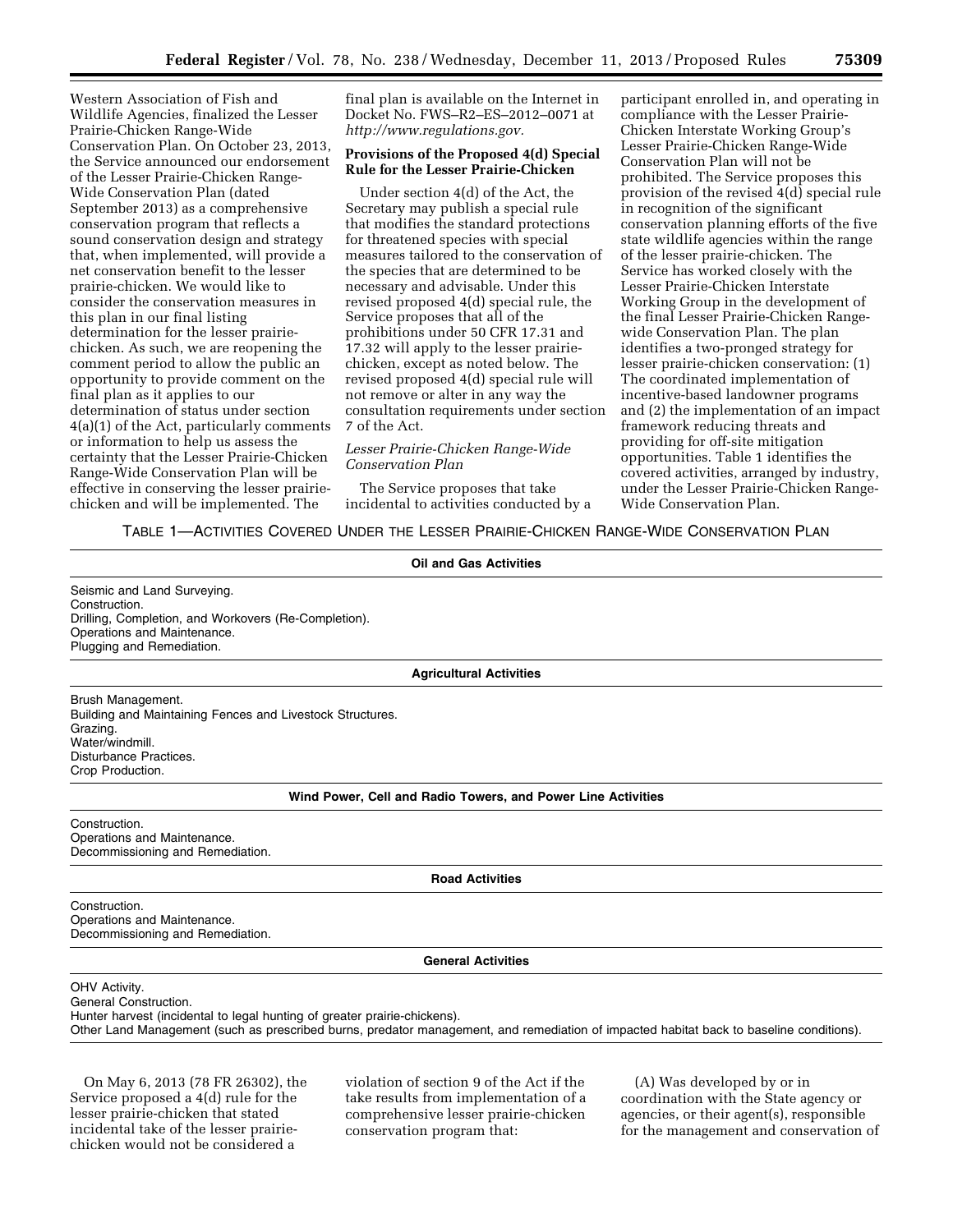fish and wildlife within the affected State(s);

(B) Has a clear mechanism for enrollment of participating landowners; and

(C) Was determined by the Service to provide a net conservation benefit to the lesser prairie chicken, in consideration of the following:

*(1)* Comprehensively addresses all of the threats affecting the lesser prairiechicken within the program area;

*(2)* Establishes objective, measurable biological goals and objectives for population and habitat necessary to ensure a net conservation benefit, and provides the mechanisms by which those goals and objectives will be achieved;

*(3)* Includes the administrative and funding mechanisms necessary for effectively implementing all elements of the program, including enrollment of participating landowners, monitoring of program activities, and enforcement of program requirements;

*(4)* Employs an adaptive management strategy to ensure future program adaptation as necessary and appropriate; and

*(5)* Includes appropriate monitoring of effectiveness and compliance.

(D) Is periodically reviewed by the Service as meeting the objective for which it was originally established under paragraph (a)(2)(i)(B) of this section.

In working with the Lesser Prairie-Chicken Interstate Working Group, we later reviewed the Lesser Prairie-Chicken Range-wide Conservation Plan in light of the criteria that were published in the May 6, 2013, proposed 4(d) rule. The plan includes a strategy to address threats to the prairie-chicken throughout its range, establishes measurable biological goals and objectives for population and habitat, provides the framework to achieve those goals and objectives, demonstrates the administrative and financial mechanisms necessary for successful implementation, and includes adequate monitoring and adaptive management provisions. For these reasons, on October 23, 2013, the Service announced our endorsement of the Lesser Prairie-Chicken Range-Wide Conservation Plan (dated September 2013; any subsequent versions of the Lesser Prairie-Chicken Range-Wide Conservation Plan will be considered under the same criteria identified above) as a comprehensive conservation program that reflects a sound conservation design and strategy that, when implemented, will provide a net conservation benefit to the lesser prairie-chicken. Ultimately, the Lesser

Prairie-Chicken Range-Wide Conservation Plan is one that, when implemented, addresses the conservation needs of the lesser prairiechicken.

The Service is including this provision of the revised proposed 4(d) rule to encourage participants of the Service-endorsed Lesser Prairie-Chicken Range-Wide Conservation Plan to improve habitat conditions and the status of the species across its entire range. The Service has determined that the Lesser Prairie-Chicken Range-Wide Conservation Plan is expected to provide a net conservation benefit to the lesser prairie-chicken population. Conservation, as defined in section 3(3) of the Act, means ''to use and the use of all methods and procedures which are necessary to bring any endangered species or threatened species to the point at which the measures provided pursuant to the Act are no longer necessary.'' The final Lesser Prairie-Chicken Range-Wide Conservation Plan must also be periodically reviewed by the Service and determined that it continues to provide a net conservation benefit to the lesser prairie-chicken. As a result of this provision, the Service expects that rangewide conservation actions will be implemented with a high level of certainty that the program will provide for the conservation of the lesser prairie-chicken.

*Agricultural Activities Conducted in Accordance With NRCS's Lesser Prairie-Chicken Initiative and Related NRCS Lesser Prairie-Chicken Conservation Activities* 

The Service proposes that take of the lesser prairie-chicken will not be prohibited provided the take is incidental to the conditioned conservation practices that are carried out in accordance with a conservation plan developed by the U.S. Department of Agriculture's NRCS in connection with NRCS's LPCI and related NRCS activities focused on lesser prairiechicken conservation that provide financial or technical assistance, and which were developed in coordination with the Service.

The LPCI and related NRCS activities provide financial and technical assistance to participating landowners to implement practices beneficial to the lesser prairie-chicken that also contribute to the sustainability of landowners' agricultural operations. Conservation practices, such as brush management, prescribed grazing, range planting, prescribed burning, and restoration of rare and declining habitats, are used to treat upland wildlife habitat concerns identified as

limiting factors for the lesser prairiechicken during the conservation planning process. This conservation initiative promotes implementation of specific conservation practices to manage, enhance, and expand their habitats within the context of sustainable ranching.

The vast majority of lesser prairiechicken habitat occurs on privately owned and operated lands across the five-state range; therefore, the voluntary actions of private landowners are key to maintaining, enhancing, restoring, and reconnecting habitat for the species. The overall goal of the LPCI is to increase lesser prairie-chicken abundance and distribution through habitat improvements by addressing local and landscape threats. Over the long term, it is anticipated that the LPCI will facilitate the expansion of lesser prairiechicken range into suitable portions of the historic range as habitat conditions improve and threats are reduced or eliminated.

The Service issued a conference report to the NRCS in connection with the NRCS's LPCI on June 30, 2011 (*[http://www.nrcs.usda.gov/Internet/](http://www.nrcs.usda.gov/Internet/FSE_DOCUMENTS/stelprdb1044884.pdf) FSE*\_*[DOCUMENTS/](http://www.nrcs.usda.gov/Internet/FSE_DOCUMENTS/stelprdb1044884.pdf)*

*[stelprdb1044884.pdf](http://www.nrcs.usda.gov/Internet/FSE_DOCUMENTS/stelprdb1044884.pdf)*), in which the Service determined that the proposed action, which incorporates the procedures, practice standards, and conservation measures of the LPCI, is not likely to jeopardize the continued existence of the lesser prairie-chicken. On November 22, 2013, the Service issued a Conference Opinion for the NRCS's LPCI and associated procedures, conservation practices, and conservation measures. Conference procedures under section 7 of the Act are required only when a Federal agency (action agency) proposes an activity that is likely to jeopardize the continued existence of a species that has been proposed for listing under the Act or when the proposed activity is likely to destroy or adversely modify proposed critical habitat. However, conference procedures may also be used to assist an action agency in planning a proposed action so that potential conflicts may be identified and resolved early in the planning process. During the conference, the Service may provide recommendations on ways to avoid or minimize adverse effects of the proposed action. The conclusions reached during a conference and any subsequent recommendations are then provided to the action agency in a conference report.

The November 22, 2013, conference opinion builds upon, refines, and updates the 2011 conference report in several ways, including the addition of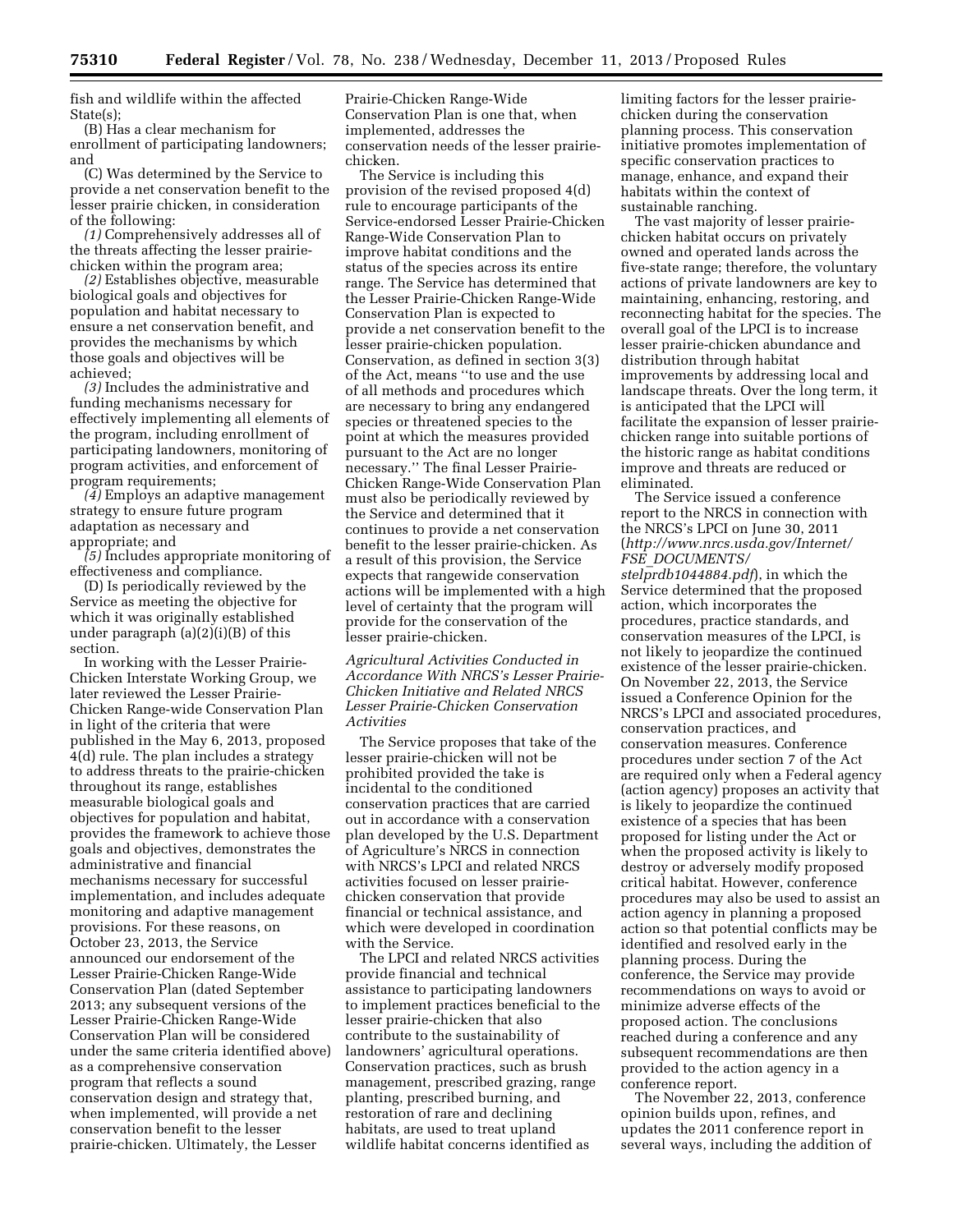four conservation practices to the 23 evaluated in the amended conference report, the establishment of a new method of determining when the conservation measures are to be applied, an estimate of incidental take, and an associated Incidental Take Statement that covers take of lesser prairie-chicken by cooperators who implement the described conservation practices and measures.

In the conference opinion, the Service states that implementation of the NRCS conservation practices and their associated conservation measures described in the conference opinion are anticipated to result in a positive population response by the species by reducing or eliminating adverse effects. Furthermore, the Service states that overwhelming conservation benefits of implementation of the proposed action within selected priority areas, maintenance of existing habitat, and enhancement of marginal habitat will outweigh short-term negative impacts to individual lesser prairie-chickens. Implementation of the LPCI is expected to result in more of the threats that adversely affect populations being managed, more habitat under the appropriate management prescriptions, and more information being developed and disseminated on the compatibility of sustainable ranching operations on the persistence of this species across the landscape. Through the conference opinion, the Service ultimately finds that effective implementation of conservation practice standards and associated conservation measures for the LPCI are anticipated to result in a positive population response by the species as threats are reduced, most notably in addressing habitat fragmentation and improvement of habitat conditions across the landscape.

Therefore, this provision of the revised proposed 4(d) special rule for conservation practices associated with NRCS's LPCI and related NRCS activities focused on lesser prairiechicken conservation will promote conservation of the species by encouraging landowners and ranchers to continue managing the remaining landscape in ways that meet the needs of their operation while simultaneously providing suitable habitat for the lesser prairie-chicken. By reducing threats to the species including habitat fragmentation and by promoting the improvement of habitat conditions across the species' landscape, the LPCI and related NRCS activities focused on lesser prairie-chicken conservation are expected to provide for the conservation of the lesser prairie-chicken.

## *Continuation of Routine Agricultural Practices on Existing Cultivated Lands*

The Service proposes that take of the lesser prairie-chicken will not be prohibited provided the take is incidental to activities that are conducted during the continuation of routine agricultural practices, as specified below, on cultivated lands that are in row crop, hay, or forage production. These lands must meet the definition of cropland as defined in 7 CFR 718.2, and, in addition, must have been cultivated, meaning tilled, planted, or harvested, within the previous 5 years. Thus, this provision does not include take coverage for any new conversion of grasslands into agriculture.

Lesser prairie-chickens are known to travel from native rangeland and Conservation Reserve Program lands (CRP), which provide cover types that support lesser prairie-chicken nesting and brood rearing, to forage within cultivated fields supporting small grains, alfalfa, and hay production. Lesser prairie-chickens are also known to maintain lek sites up to a half mile (0.8 kilometers) from rangelands and CRP fields within these cultivated areas, and they may be present during farming operations. Thus, existing cultivated lands, although not a native habitat type, may provide food resources for lesser prairie-chickens during key times in the life cycle of the species. These existing cultivated lands are compatible with the conservation of the lesser prairie-chicken.

Routine agricultural activities proposed to be covered by this provision include:

(1) Plowing, drilling, disking, mowing, or other mechanical manipulation and management of lands in cultivation, provided that the harvest of cultivated lands is conducted by methods that allow wildlife to flush and escape, such as starting operations in the middle of the field and working outward, or by modifying equipment to include flush bar attachments.

(2) Routine activities in direct support of cultivated agriculture, including replacement, upgrades, maintenance, and operation of existing infrastructure such as irrigation conveyance structures and roads.

Similar to the discussion above for conservation practices carried out through the LPCI, this provision of the revised proposed 4(d) special rule for agricultural activities will promote conservation of the species by encouraging landowners and farmers to continue managing the remaining landscape in ways that meet the needs

of their operation while simultaneously providing habitat and food resources for the lesser prairie-chicken. In addition to providing food sources during the species' life cycle, existing cultivated agricultural land may promote conservation of the species by discouraging inappropriate agricultural practices that are incompatible with the lesser prairie-chicken's habitat needs within the landscape.

#### **Proposed Determination**

Section 4(d) of the Act states that ''the Secretary shall issue such regulations as [s]he deems necessary and advisable to provide for the conservation'' of species listed as a threatened species. Conservation is defined in the Act to mean ''to use and the use of all methods and procedures which are necessary to bring any endangered species or threatened species to the point at which the measures provided pursuant to [the Act] are no longer necessary.'' Additionally, section 4(d) states that the Secretary ''may by regulation prohibit with respect to any threatened species any act prohibited under section  $9(a)(1)$ ."

The courts have recognized the extent of the Secretary's discretion under this standard to develop rules that are appropriate for the conservation of a species. For example, the Secretary may find that it is necessary and advisable not to include a taking prohibition, or to include a limited taking prohibition. See *Alsea Valley Alliance* v. *Lautenbacher,*  2007 U.S. Dist. Lexis 60203 (D. Or. 2007); *Washington Environmental Council* v. *National Marine Fisheries Service,* and 2002 U.S. Dist. Lexis 5432 (W.D. Wash. 2002). In addition, as affirmed in *State of Louisiana* v. *Verity,*  853 F.2d 322 (5th Cir. 1988), the rule need not address all the threats to the species. As noted by Congress when the Act was initially enacted, ''once an animal is on the threatened list, the Secretary has an almost infinite number of options available to him with regard to the permitted activities for those species. [S]he may, for example, permit taking, but not importation of such species,'' or [s]he may choose to forbid both taking and importation but allow the transportation of such species, as long as the measures will ''serve to conserve, protect, or restore the species concerned in accordance with the purposes of the Act'' (H.R. Rep. No. 412, 93rd Cong., 1st Sess. 1973).

Section 9 prohibitions make it illegal for any person subject to the jurisdiction of the United States to take (including harass, harm, pursue, shoot, wound, kill, trap, capture, or collect; or attempt any of these), import or export, ship in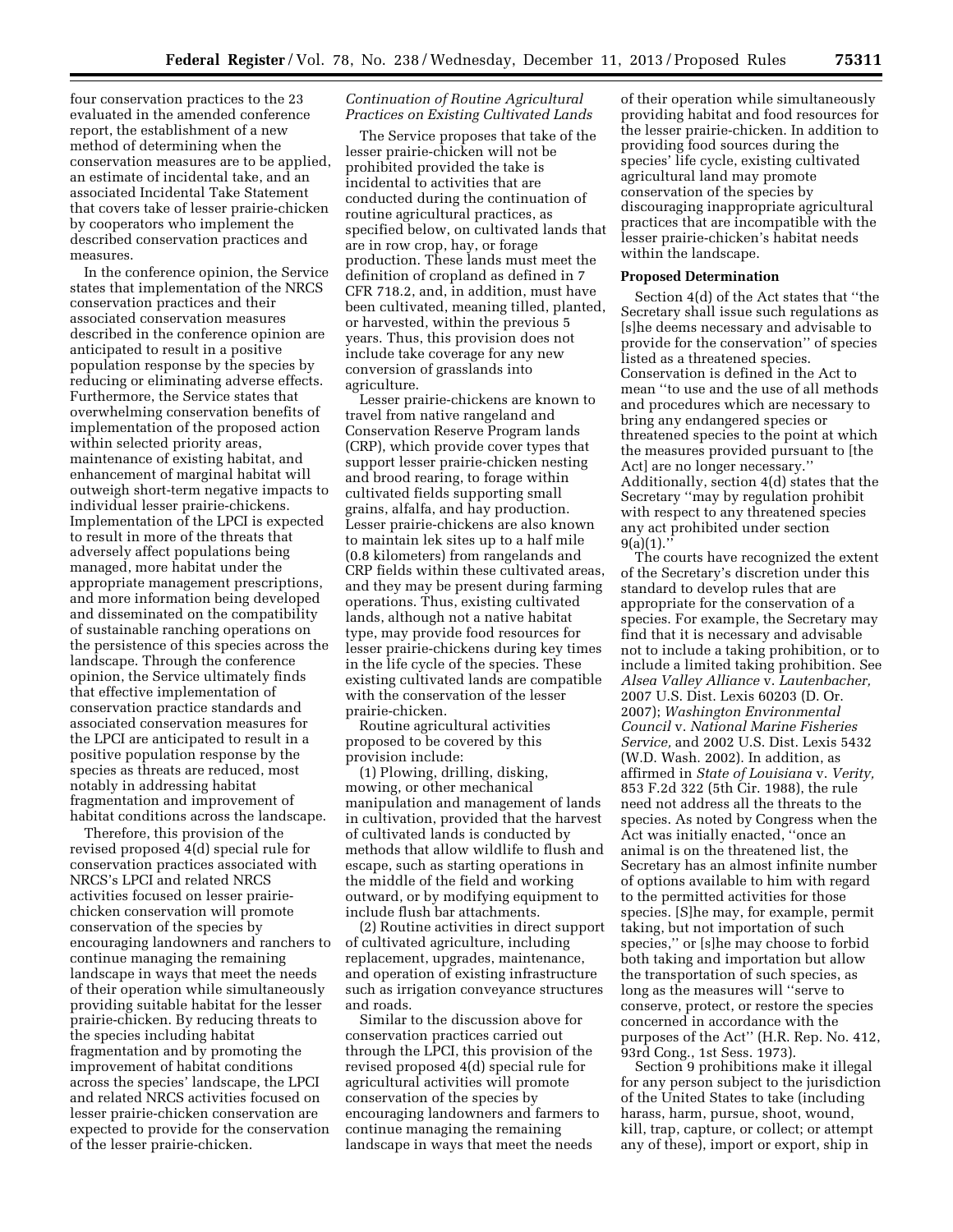interstate commerce in the course of commercial activity, or sell or offer for sale in interstate or foreign commerce any wildlife species listed as an endangered species, without written authorization. It also is illegal under section 9(a)(1) of the Act to possess, sell, deliver, carry, transport, or ship any such wildlife that is taken illegally. Prohibited actions consistent with section 9 of the Act are outlined for threatened species in 50 CFR 17.31(a) and (b). This revised proposed 4(d) special rule proposes that all prohibitions in 50 CFR 17.31(a) and (b) will apply to the lesser prairie-chicken, except in three instances.

First, we propose that none of the provisions in 50 CFR 17.31 would apply to conservation practices that are conducted by a participant in, and operating in compliance with, Lesser Prairie-Chicken Interstate Working Group's Lesser Prairie-Chicken Range-Wide Conservation Plan. The plan reflects a sound conservation design and strategy and is expected to provide a net conservation benefit for the lesser prairie-chicken. Actions in the comprehensive plan will ultimately contribute to the conservation of the species. Conservation is defined in section 3(3) of the Act as ''to use and the use of all methods and procedures which are necessary to bring any endangered species or threatened species to the point at which the measures provided pursuant to the Act are no longer necessary.'' As a result of this provision, the Service expects that rangewide conservation actions will be implemented with a high level of certainty that the program will provide for the conservation of the lesser prairiechicken.

Second, we also propose that none of the provisions in 50 CFR 17.31 would apply to the conditioned conservation practices that are carried out in accordance with a conservation plan developed by the NRCS in connection with the LPCI. According to the proposed listing rule, the primary factors supporting the proposed threatened status for the lesser prairiechicken are the impacts of cumulative habitat loss and fragmentation. Allowing the continuation of agricultural operations consistent with these criteria encourages landowners to continue managing the remaining landscape in ways that meet the needs of their operation while simultaneously providing suitable habitat for the lesser prairie-chicken. Implementation of conservation practice standards and associated conservation measures for the LPCI are anticipated to result in a positive population response by the

species as threats are reduced, most notably in addressing habitat fragmentation and improvement of habitat conditions across the landscape. Therefore, conservation practices carried out through the LPCI will ultimately contribute to the conservation of the species.

Finally, we propose that none of the provisions in 50 CFR 17.31 would apply to actions that result from activities associated with the continuation of routine agricultural practices, as specified above, on existing cultivated lands that are in row crop, hay, or forage production. These lands must meet the definition of cropland as defined in 7 CFR 718.2, and, in addition, must have been cultivated, meaning tilled, planted, or harvested, within the previous 5 years. This provision of the revised proposed 4(d) special rule for agricultural activities will promote conservation of the species by encouraging landowners and farmers to continue managing the remaining landscape in ways that meet the needs of their operation while simultaneously providing habitat and food resources for the lesser prairie-chicken.

Based on the rationale explained above, the provisions included in this revised proposed 4(d) special rule are necessary and advisable to provide for the conservation of the lesser prairiechicken. Nothing in this proposed 4(d) special rule changes in any way the recovery planning provisions of section 4(f) and consultation requirements under section 7 of the Act or the ability of the Service to enter into partnerships for the management and protection of the lesser prairie-chicken.

### **Peer Review**

In accordance with our joint policy published in the **Federal Register** on July 1, 1994 (59 FR 34270), we will seek the expert opinions of at least three appropriate and independent specialists regarding this revised proposed rule. The purpose of such review is to ensure that our determination of status for this species is based on scientifically sound data, assumptions, and analyses. We will send peer reviewers copies of this revised proposed rule immediately following publication in the **Federal Register**. We will invite these peer reviewers to comment, during the reopening of the public comment period, on our use and interpretation of the science used in developing our proposed rule to list the lesser prairiechicken and this proposed 4(d) special rule.

We will consider all comments and information we receive during the comment period on this revised

proposed rule during preparation of a final rulemaking. Accordingly, the final decision may differ from this proposal.

#### **Required Determinations**

## *Clarity of the Rule*

We are required by Executive Orders 12866 and 12988 and by the Presidential Memorandum of June 1, 1998, to write all rules in plain language. This means that each rule we publish must: (a) Be logically organized; (b) use the active voice to address readers directly; (c) use clear language rather than jargon; (d) be divided into short sections and sentences; and (e) use lists and tables wherever possible.

If you feel that we have not met these requirements, send us comments by one of the methods listed in **ADDRESSES**. To better help us revise the proposed rule, your comments should be as specific as possible. For example, you should tell us the numbers of the sections or paragraphs that are unclearly written, which sections or sentences are too long, the sections where you feel lists or tables would be useful, etc.

# *Paperwork Reduction Act of 1995 (44 U.S.C. 3501 et seq.)*

This rule does not contain any new collections of information that require approval by the Office of Management and Budget (OMB) under the Paperwork Reduction Act. This rule will not impose recordkeeping or reporting requirements on State or local governments, individuals, businesses, or organizations. An agency may not conduct or sponsor, and a person is not required to respond to, a collection of information unless it displays a currently valid OMB control number.

# *National Environmental Policy Act (42 U.S.C. 4321 et seq.)*

We have determined that environmental assessments and environmental impact statements, as defined under the authority of the National Environmental Policy Act of 1969, need not be prepared in connection with listing a species as an endangered or threatened species under the Endangered Species Act. We published a notice outlining our reasons for this determination in the **Federal Register** on October 25, 1983 (48 FR 49244). We intend to incorporate this revised proposed 4(d) special rule into our final determination concerning the listing of the species or withdrawal of the proposal if new information is provided that supports that decision.